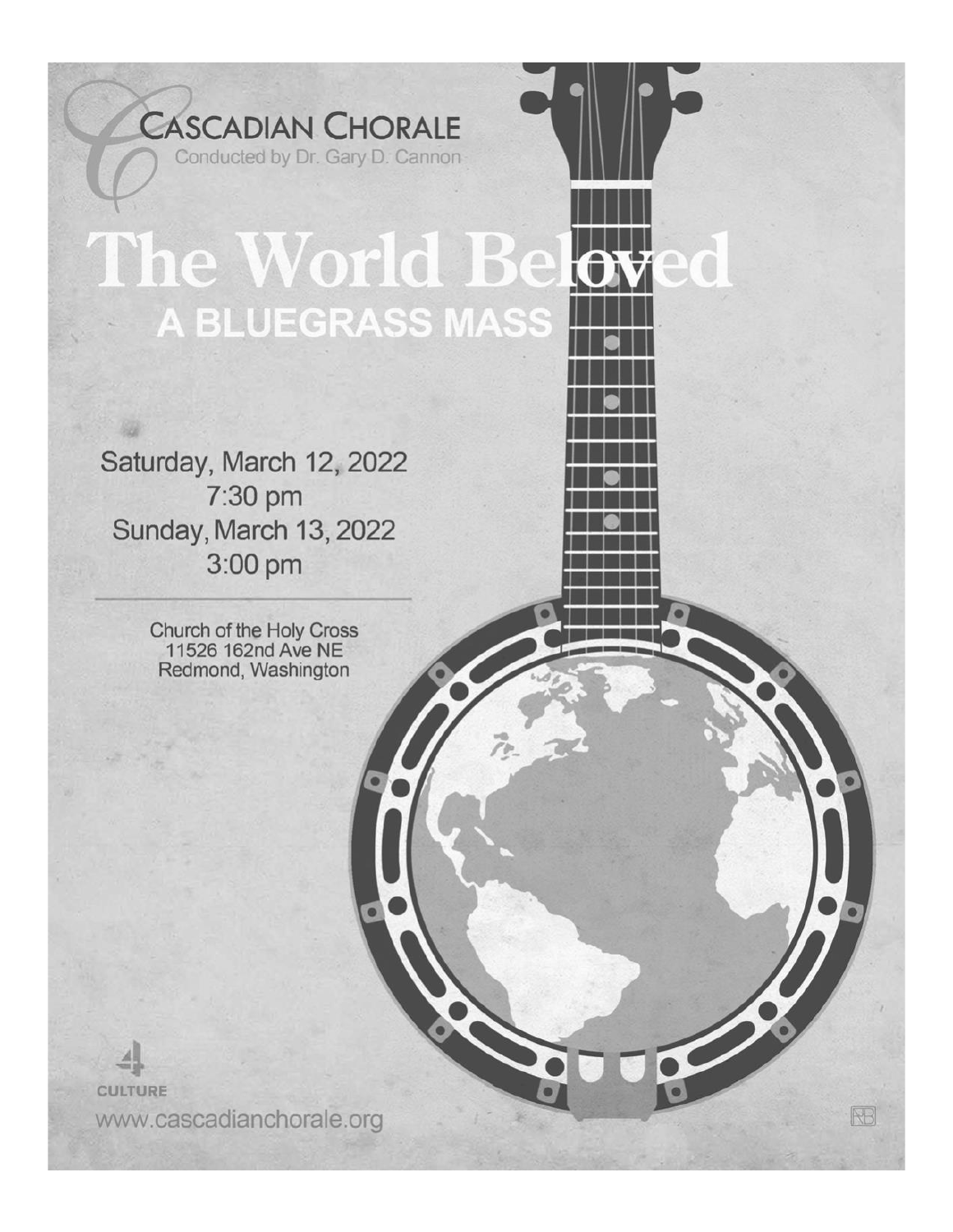# The Cascadian Chorale

### *Sopranos*

Frances Acheson Holly Allin Debra DeFotis Hannah Durasoff <sup>4</sup> Shiloh Gillespie Heather Irwin <sup>3</sup> Sue Maybee Marilyn McAdoo Genie Middaugh <sup>1</sup> Tessa Ravagni Jenifer Rees Billie Shung Cami Woodruff <sup>2</sup>

# *Altos*

Annie Doubleday Christine Dunbar <sup>4</sup> Gail Erickson Dawn Fosse Cook Alecia Hawthorne Ann Marten Tara O'Brien Pride Nikki Schilling Pamela Silimperi Elaine Tsang

# *Tenors*

Brandon Higa <sup>3</sup> Russ Jones 1, 4 Dustin Kaspar Kalinda Pride Rick Thompson Fred Williams

#### *Basses*

Alazel Acheson Ken Black Jeremy Kings David Nichols<sup>1</sup> Trevor Tsang Jim Whitehead <sup>1</sup> Doug Wyatt

 soloist in *Shaker Songs* featured soloist in *The World Beloved* soloist in *The World Beloved* bluegrass trio in *The World Beloved*

# *Artistic Staff*

Gary D. Cannon, *Artistic Director* Ingrid Verhulsdonk, *Pianist*

# *Board of Directors*

Tessa Ravagni, *President* Doug Wyatt, *Vice President* Gail Erickson, *Secretary* Marilyn McAdoo, *Treasurer* Tara O'Brien Pride Paula Rattigan Billie Shung Jim Whitehead

Program notes by Gary D. Cannon Program produced by Doug Wyatt Cover art by Alan Boswell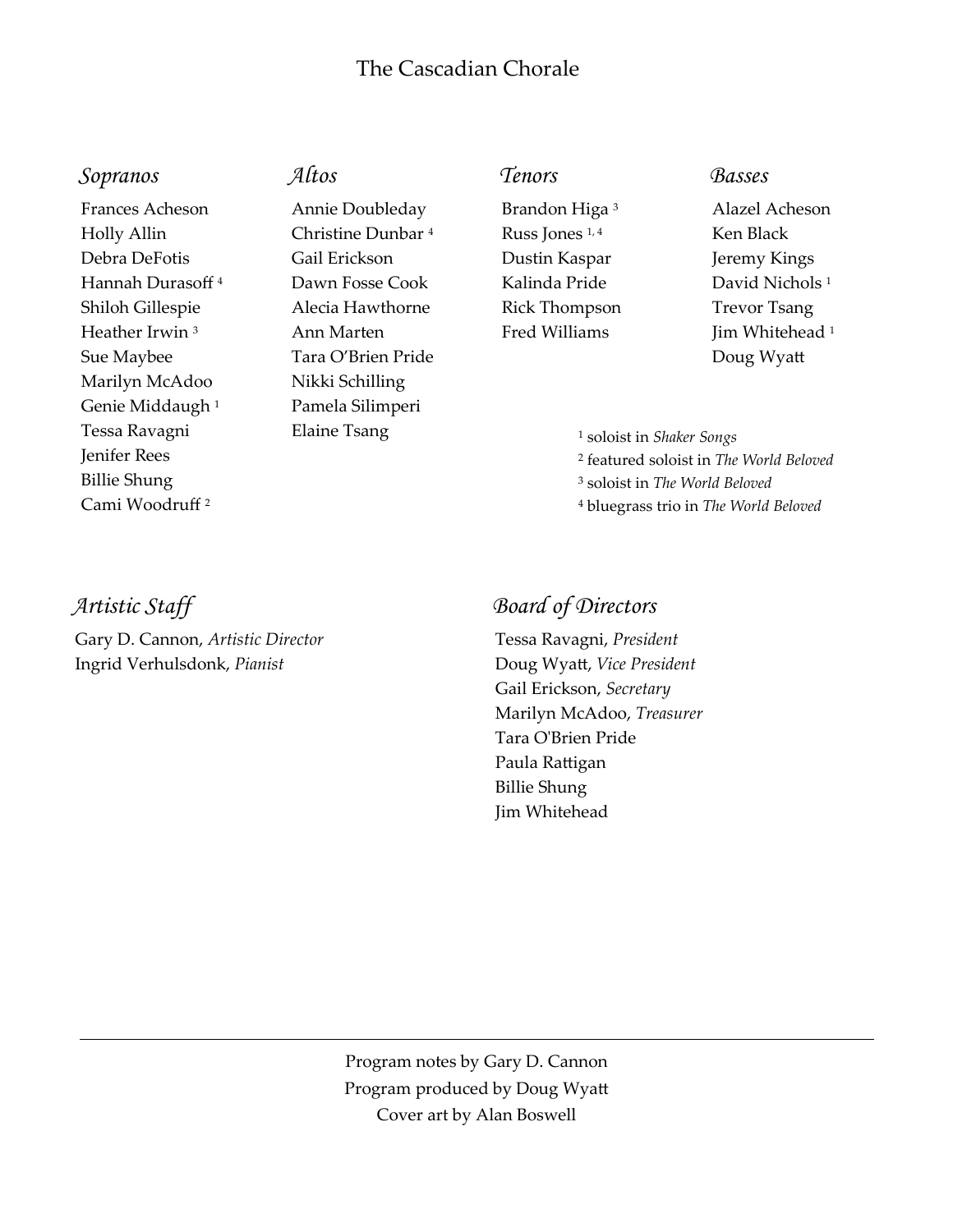# THE WORLD BELOVED

| 1. Peace<br>2. Love is Little<br>3. Heavenly Display<br>4. Lay Me Low<br>5. Benediction                                                                                                                                                                                                                                                                                                                |
|--------------------------------------------------------------------------------------------------------------------------------------------------------------------------------------------------------------------------------------------------------------------------------------------------------------------------------------------------------------------------------------------------------|
|                                                                                                                                                                                                                                                                                                                                                                                                        |
| $\hat{\infty}$ intermission $\hat{\infty}$                                                                                                                                                                                                                                                                                                                                                             |
| The World Beloved: A Bluegrass Mass (2007) Carol Barnett (b.1949)<br>Ballad: Refrain<br>I <sub>r</sub><br>Kyrie<br>II.<br><b>Ballad: First Verse</b><br>III.<br>IV. Gloria<br>Ballad: Second Verse and Refrain<br>V.<br>Credo<br>VI.<br>VII. Sanctus<br>VIII. Ballad: Third and Fourth Verses and Refrain<br>Agnus Dei<br>IX.<br>Instrumental Interlude: "Art Thou Weary?"<br>X.<br>Benediction<br>XI. |
| Conclusion<br>XII.<br>Instrumentalists                                                                                                                                                                                                                                                                                                                                                                 |
| Julian Smedley, fiddle                                                                                                                                                                                                                                                                                                                                                                                 |
| Martin Stillion, mandolin                                                                                                                                                                                                                                                                                                                                                                              |
| Brad Benefield, banjo                                                                                                                                                                                                                                                                                                                                                                                  |
| Ken DeRoche, guitar                                                                                                                                                                                                                                                                                                                                                                                    |
| Dennis Staskowski, bass                                                                                                                                                                                                                                                                                                                                                                                |

Cascadian Chorale Gary D. Cannon, *conductor*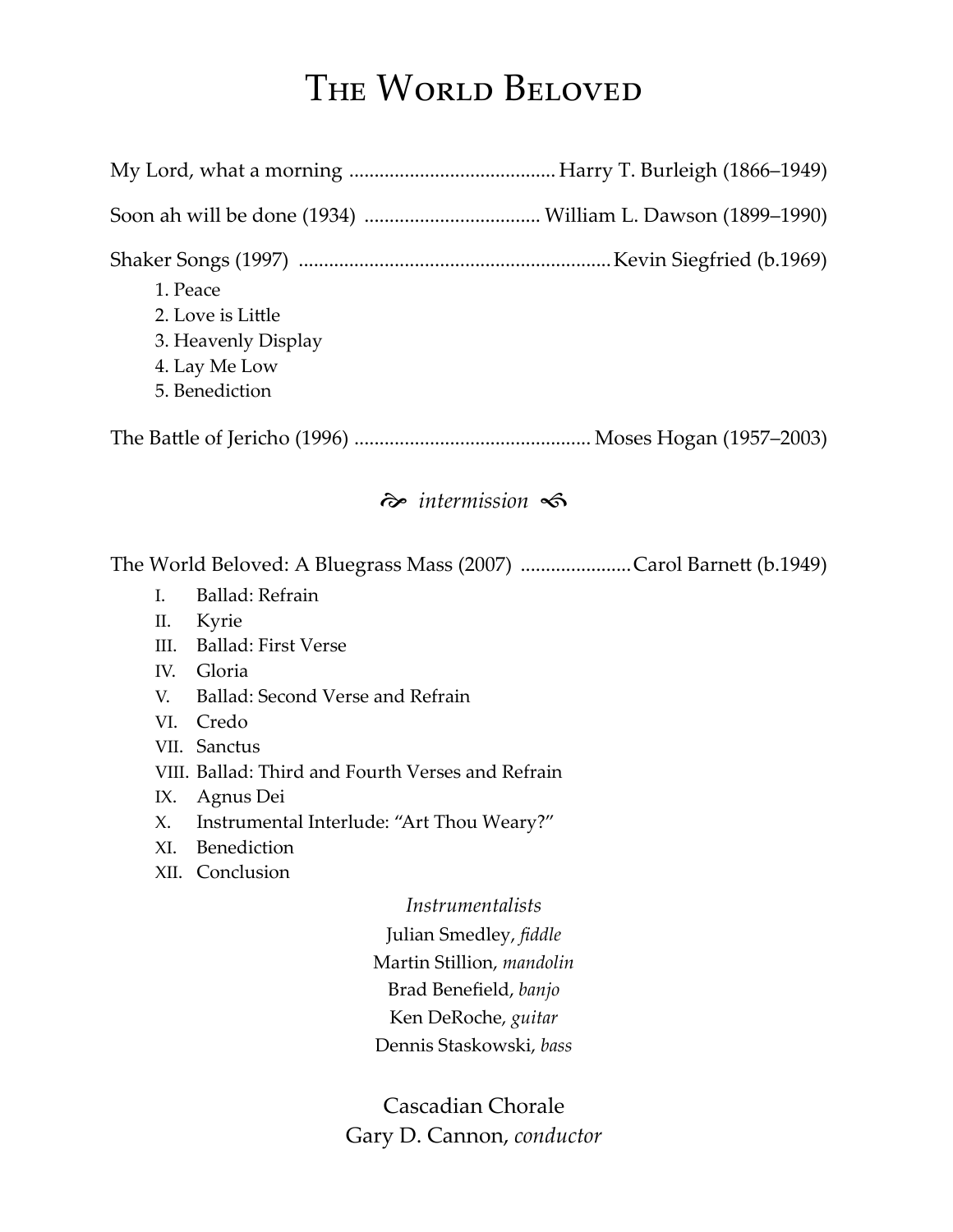# **My Lord, what a morning** traditional spiritual, arranged by **Harry T. Burleigh** (1866–1949)

When the great Czech composer Antonín Dvořák lived in New York for two years, he became exceedingly homesick for his native Bohemia. In this mindset, he met the African-American baritone Harry Burleigh, who introduced him to slave spirituals. Dvořák promptly declared that if his host country wished to find its own, uniquely American musical style, they had best develop it from the traditions of its black culture. He was eventually proven right, as jazz and rock music steadily emerged. But Burleigh's own arrangements of spirituals are rather traditional; he handles them almost as Dvořák would have handled a Bohemian folksong. Burleigh composed over 265 vocal works, mostly settings of spirituals as solo art-songs. His choral version of *My Lord, what a morning* is a fine example of his writing: the text is clear, the harmonies straightforward and subtle. One can almost hear the steady sunrise in the music: from the merest sliver of light to a full blaze, and finally a gentle warmth.

My Lord, what a mornin', when the stars begin to fall. Done quit all my worldly ways, join that heavenly band. My Lord, what a mornin', when the stars begin to fall!

# **Soon ah will be done** traditional spiritual, arranged by **William L. Dawson** (1899–1990)

Born in rural Alabama, William Dawson began composing at a young age. At fifteen he began studies at the Tuskegee Institute. Relocating to Kansas City, he played jazz trombone and taught at a public high school. Later in Chicago he played with Louis Armstrong and other jazz greats and gained a Master's degree from the American Conservatory of Music. Dawson was also music director of Ebenezer Baptist Church, for whom he began to make arrangements of traditional spirituals. His final post was on the faculty of his alma mater, the Tuskegee Institute, where he led the choir to international fame. His *Negro Folk Symphony* of 1934 received its premiere by the Philadelphia Orchestra and Leopold Stokowski, helping to integrate African-American composers into the mainstream.

Dawson's spiritual arrangements are invariably well crafted and closely tied to the spirit and history of the text. In *Soon ah will be done,* he sets the refrain to an ominous patter appropriate for tribal worship or for working in the fields. The angry first verse—"I wan' t' meet my mother"—may reference not only ancestors past, but a mother from whom a newborn slave was forcibly taken. The "weepin' an' a-wailin'" of mortal life brings a grand cacophony. At the very last chord, the text's speaker finally achieves their wish.

# *Refrain*

Soon ah will be don' a-wid de troubles ob de worl', goin' home t' live wid God.

I wan' t' meet my mother, I'm goin' t' live wid God.

No more weepin' an' a-wailin', I'm goin' t' live wid God.

I wan' t' meet my Jesus, I'm goin' t' live wid God.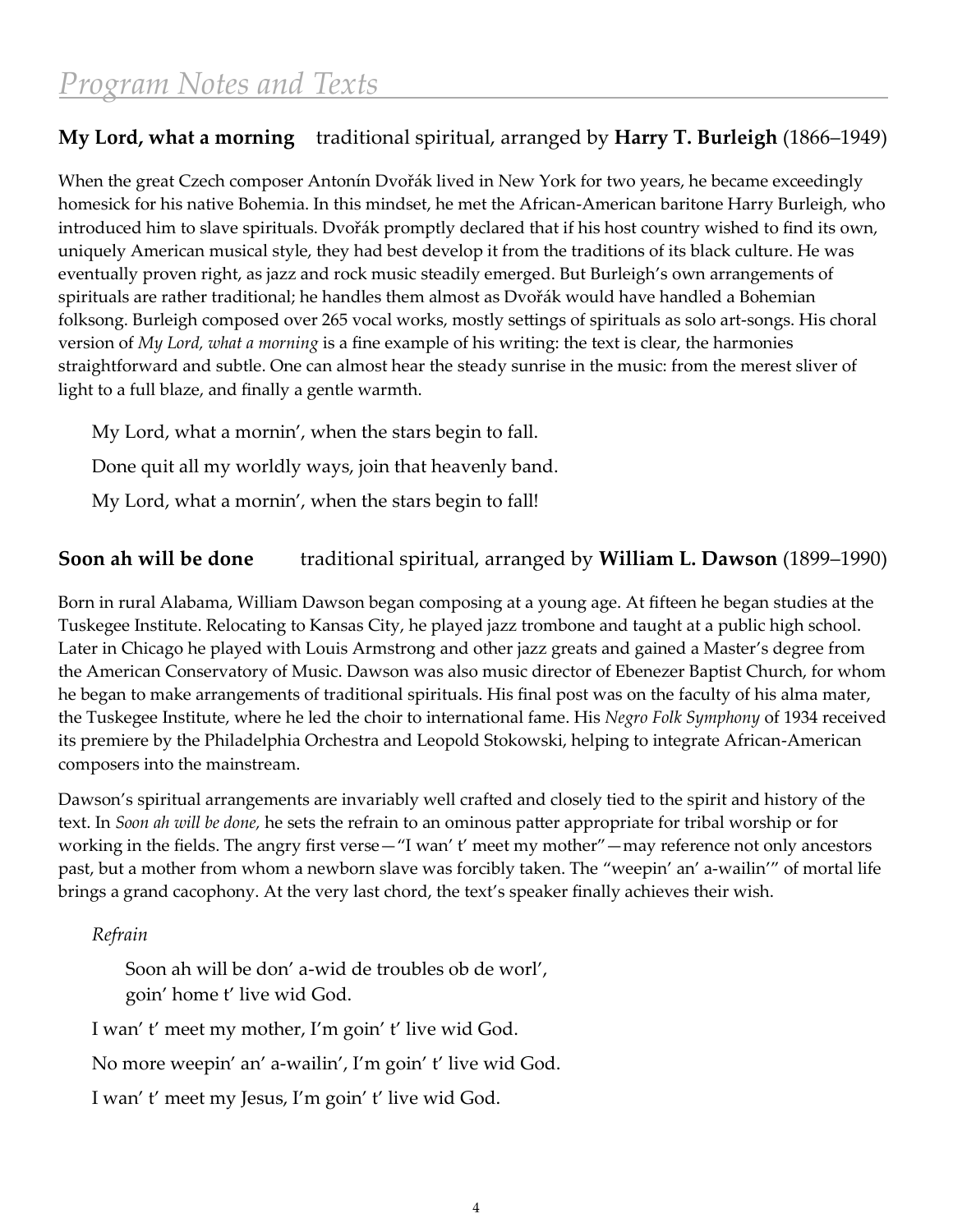# **Shaker Songs** (published 1997) arranged by **Kevin Siegfried** (born 1969)

Who comes to mind when you combine religious devotion and furniture? Surely the nineteenth-century Shaker communities. Music is another of their lasting legacies, thanks to modern arrangements by the likes of Kevin Siegfried. His setting of "Lay Me Low" was even sung at the state funeral of President George H. W. Bush in 2018. Siegfried has made over two dozen Shaker arrangements, of which the five in this compilation were his first breakaway hits. He pays great homage to the tradition, researching each tune carefully. Shaker communities always sang in unison (or octaves), a tradition that Siegfried's gentle harmonizations subtly honor. A graduate of New England Conservatory who pursued additional studies in Paris and India, Siegfried lives in Maine and teaches at Boston Conservatory.

1. Peace —from the Shaker song *Peace to Zion,* Enfield, New Hampshire, c.1851

Peace unto Zion. Peace to the faithful, and a crown of rejoicing from your Heavenly Father.

When Zion shall be cleansed she shall flourish as a rose. I will walk in her midst and will bless all those with a tenfold blessing. And their sorrows shall cease, for I'll cry upon her walls.

2. Love is Little —from the Shaker song *Love is Little,* South Union, Kentucky, 1834

Love is little, love is low, love will make my spirit grow. Grow in peace, grow in light, love will do the thing that's right.

3. Heavenly Display —from the Shaker song *Heavenly Display,* New Lebanon, New York, 1838

The waves of the ocean imitate the rolls of the heavenly music that rolls in heaven. *Refrain:* O le ul lum ul la , O le ul lum ul la, O glory to God for this heavenly display. The wheels of a timepiece imitate the flows of the heavenly love, love that flows in heaven. The wings of an eagle imitate the seraphim that soar in the heavens of heavenly love.

4. Lay Me Low —from the Shaker song *Lay Me Low,* by Addah Z. Potter, New Lebanon, New York, c.1838

Lay me low, lay me low, lay me low. Where the Lord can find me, where the Lord can own me, where the Lord can bless me.

5. Benediction —from the Shaker song *Slow March,* by Brother Ephraim Frost, Whitewater, Ohio, 1872

Holy, holy, holiness unto the Lord. Love ye, love ye, love ye one another.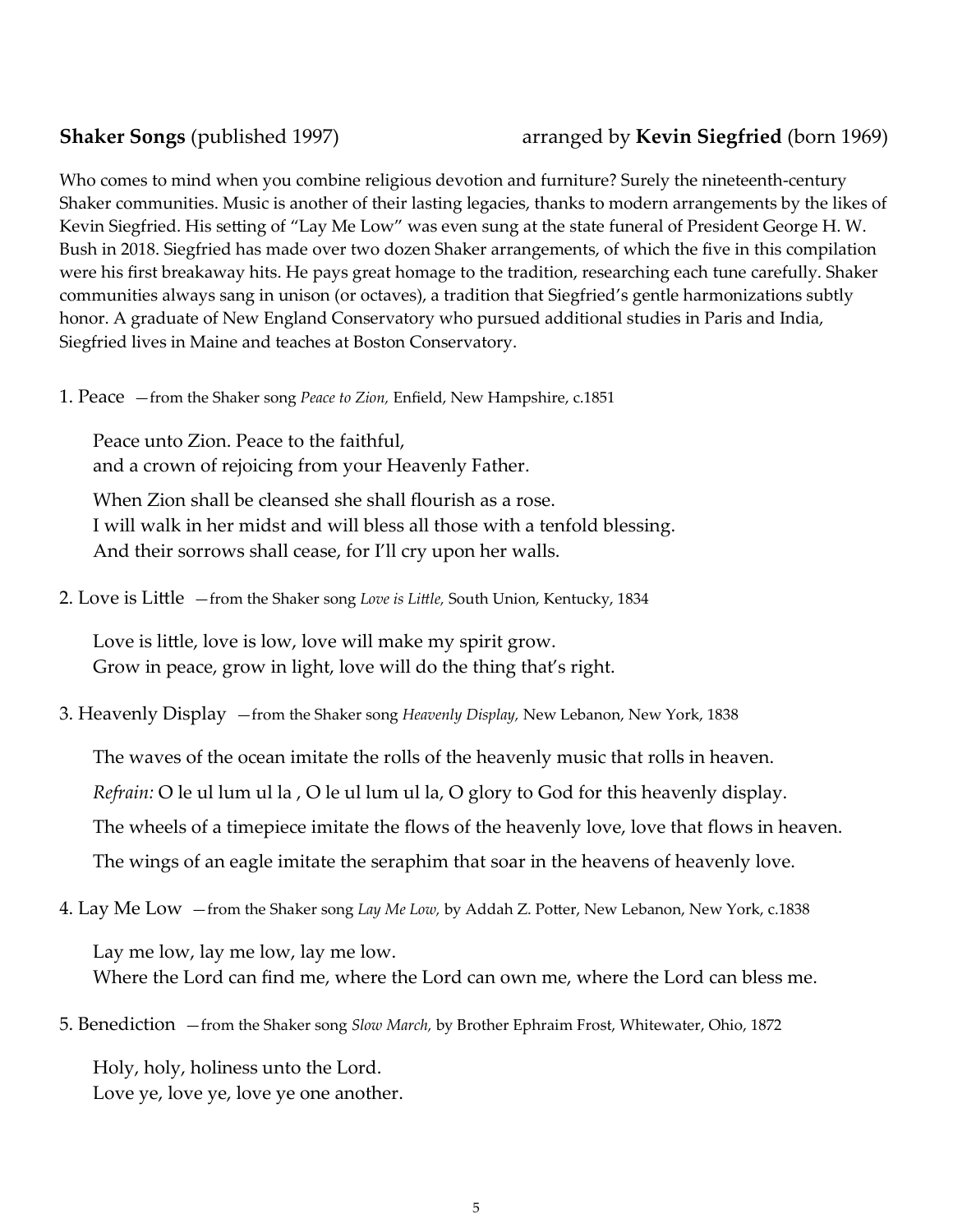# **The Battle of Jericho** (1996) traditional spiritual, arranged by **Moses Hogan** (1957–2003)

Harry Burleigh and William Dawson represent the first two generations of composers to integrate spirituals into classical choral music. The tradition developed throughout the twentieth century and achieved new dramatic power with Moses Hogan. His professional choir from New Orleans brought his dozens of varied arrangements to light, of which *The Battle of Jericho* is among the most revered. Constant patter keeps the drama moving, and the colloquial text brings the story to life. We hear Joshua's forces blow their horns in the women's voices. The tenors chip away at the walls while the rest of the choir delivers percussive blows. In the end, the walls sonically collapse into rubble.

*Refrain*

Joshua fit the Battle of Jericho, and the walls come tumbalin' down.

Talk about your kings of Gideon, talk about your men of Saul, but none like good old Joshua at the Battle of Jericho.

Right up to the walls of Jericho he marched with spear in hand.

"Go blow that ramhorn!" Joshua cried, "'Cause the battle am in my hand."

Then the lamb, ram, sheephorns begin to blow and the trumpet begins to sound. Joshua commanded the children to shout, and the walls come a tumbalin' down.

 $\hat{\infty}$  intermission  $\hat{\infty}$ 

### **Remember Cascadian Chorale in your Charitable Giving**

The Cascadian Chorale is a 501(c)(3) non-profit organization. Ticket sales cover only 30% of organizational costs, with gifts from supporters making up the remainder. Your tax-deductible gift is welcome and appreciated. Please see "Support Us" at **www.CascadianChorale.org**.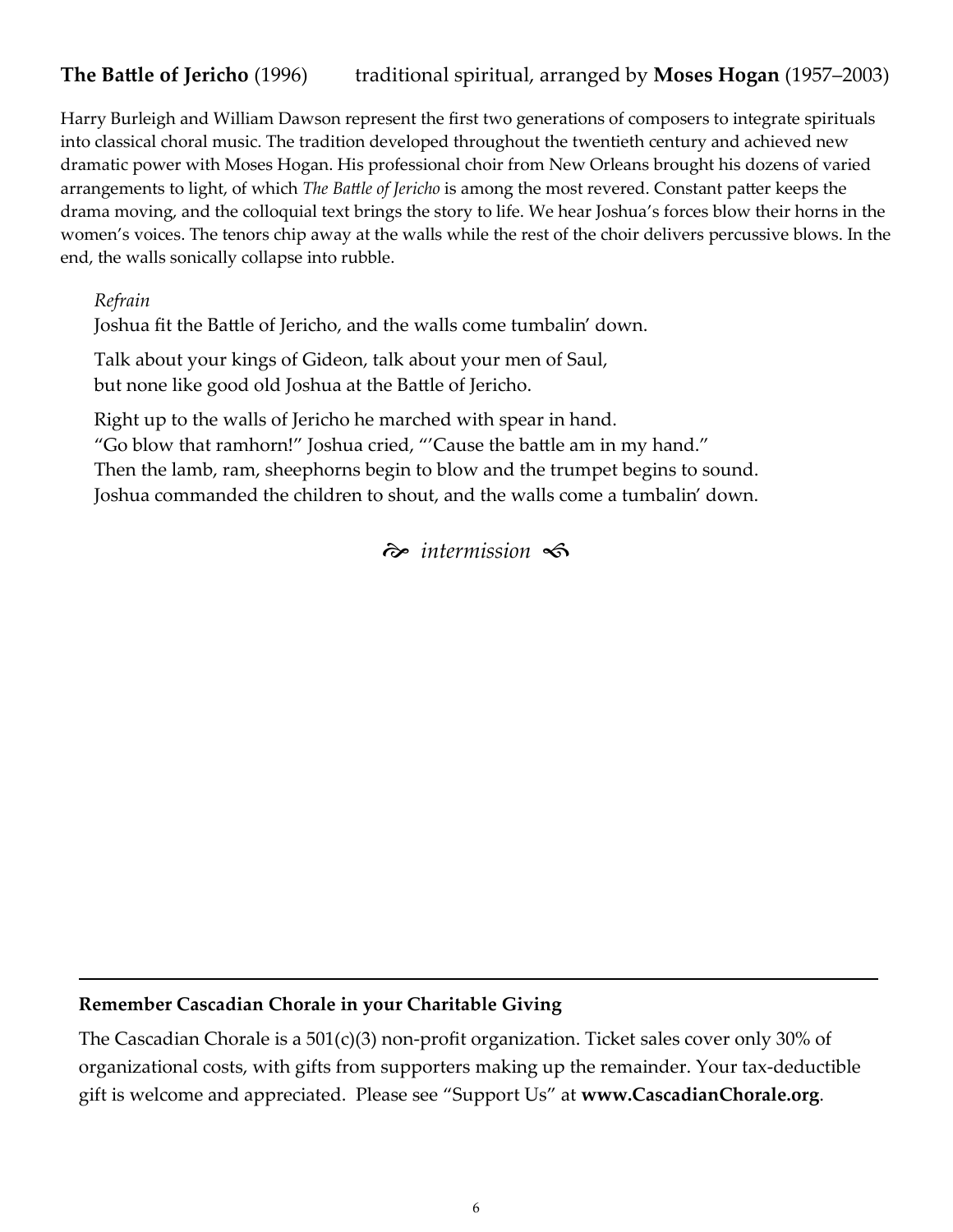# **The World Beloved:** A Bluegrass Mass (2007) by **Carol Barnett** (born 1949)

Wrote Cami Woodruff, our concert's featured soloist, "One of the reasons I love bluegrass as much as I do is because so much of it is centered around ideas of longing and hardship and engaging with ugliness, hoping for better, continuing to live and try to be okay in a world that's cruel. I feel a little bit healed every time I've gone all the way through this Mass."

Carol Barnett is the quintessential Minnesota composer: she blends a rich understanding of sophisticated compositional craft and an instinctive sense for choirs with an approachable musical language. These abilities contributed well to her long-time period as composer-in-residence with the Dale Warland Singers, and to her professorship at Augsburg College. With *The World Beloved,* written for the Minneapolis professional choir VocalEssence and the world-class bluegrass ensemble Monroe Crossing, she has taken approachability to a new level. It is much better thought-out than the label "crossover" would imply. In fact, it is a deeply classical work, but with infusions of several bluegrass elements, akin to the jazz influences in Gershwin's orchestral *Rhapsody in Blue*.

*The World Beloved* contains the basic texts of a choral setting of the Catholic Mass—Kyrie, Gloria, Credo, Sanctus, and Agnus Dei. But most of them are adapted heavily by librettist Marisha Chamberlain, who is best known as a playwright but also works as a novelist, poet, and screenwriter. Interspersed between the Mass texts is a ballad of Chamberlain's own, depicting various Bible stories. At the core is a message of earthly struggle juxtaposed with heavenly mercy in the form of Christ, who "came on down" to nullify human sin. The eighth movement is the heart of the piece: a crisis of faith as one considers the terrors of this world, resolved through a personal visitation in the form of a soprano/tenor duet, then a bluegrass trio. All in all, the central theme of *The World Beloved* is that we humans have greater capacity to love and help each other, and to ensure that "no one goes alone."

# I. Ballad: Refrain

They say God loved the world so dear He set aside His crown And cloaked Himself in human shape; They say that He came down, And dwelt awhile among us here. He came on down.

# II. Kyrie

Mercy! Oh, Kyrie! Have mercy! Oh, Christe! *Kyrie eleison* = Lord have mercy Mercy, Oh mercy, eleison, eleison. *Christe eleison* = Christ have mercy Kyrie eleison, Christe eleison. Kyrie eleison, have mercy on creation! Christe eleison, have mercy on our souls!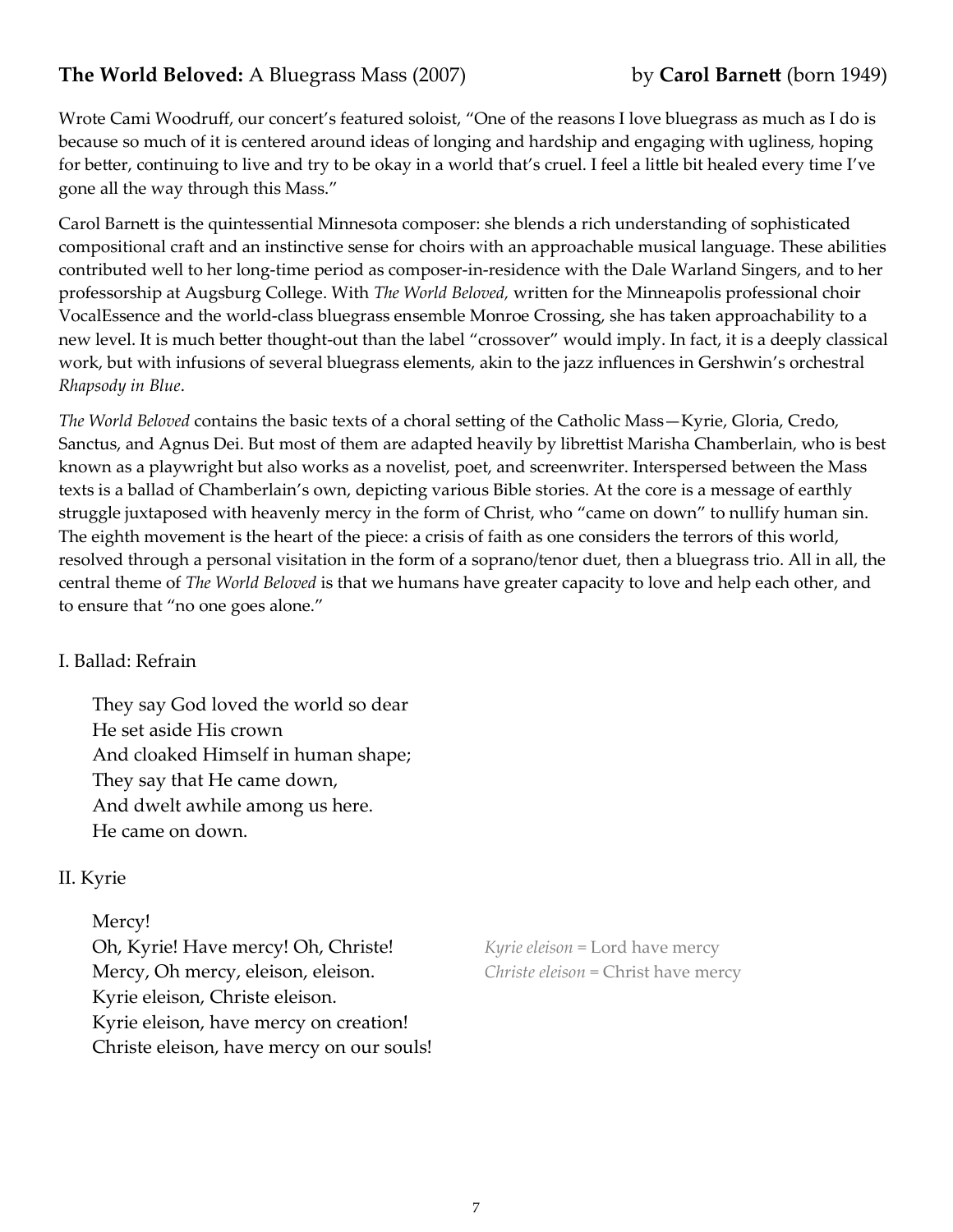#### III. Ballad: First Verse

A child walked forth on Eden's way, A child stretched out her hand. O, may I taste the apple there And take to understand The fruit of knowledge in my mouth, And know of God firsthand?

#### IV. Gloria

Glory be to God on high, Who launched the sunlight, loosed the rain, Who scattered stars across the sky, Who piled the mountains, rolled the plains, Who spilled the rivers and the seas. Oh Glory be, oh Glory be.

Glory be to God below, For feather, fur, for scale and fin, For vine uptwisting, blossom's fire, For muscle, sinew, nerve and skin And every feature set aglow. Oh, Glory be to God below.

Oh, Glory be for peace on earth, *During this stanza, the basses sing the hymn:* That has required a Savior's birth Praise Him all creatures here below. To make of earth heav'n's counterpart, Praise Him above, ye heavenly hosts. So strife might stop and warring cease. Oh, Glory be for peace, oh, be for peace.

Oh, Glory be the gen'rous Hand Who left us to our work, and care, Who gave us only few commands But that we help each other bear Life's burdens. Pain and suffering ease. Oh, Glory be, oh, Glory be.

And prayerful be the human heart Praise God from whom all blessings flow,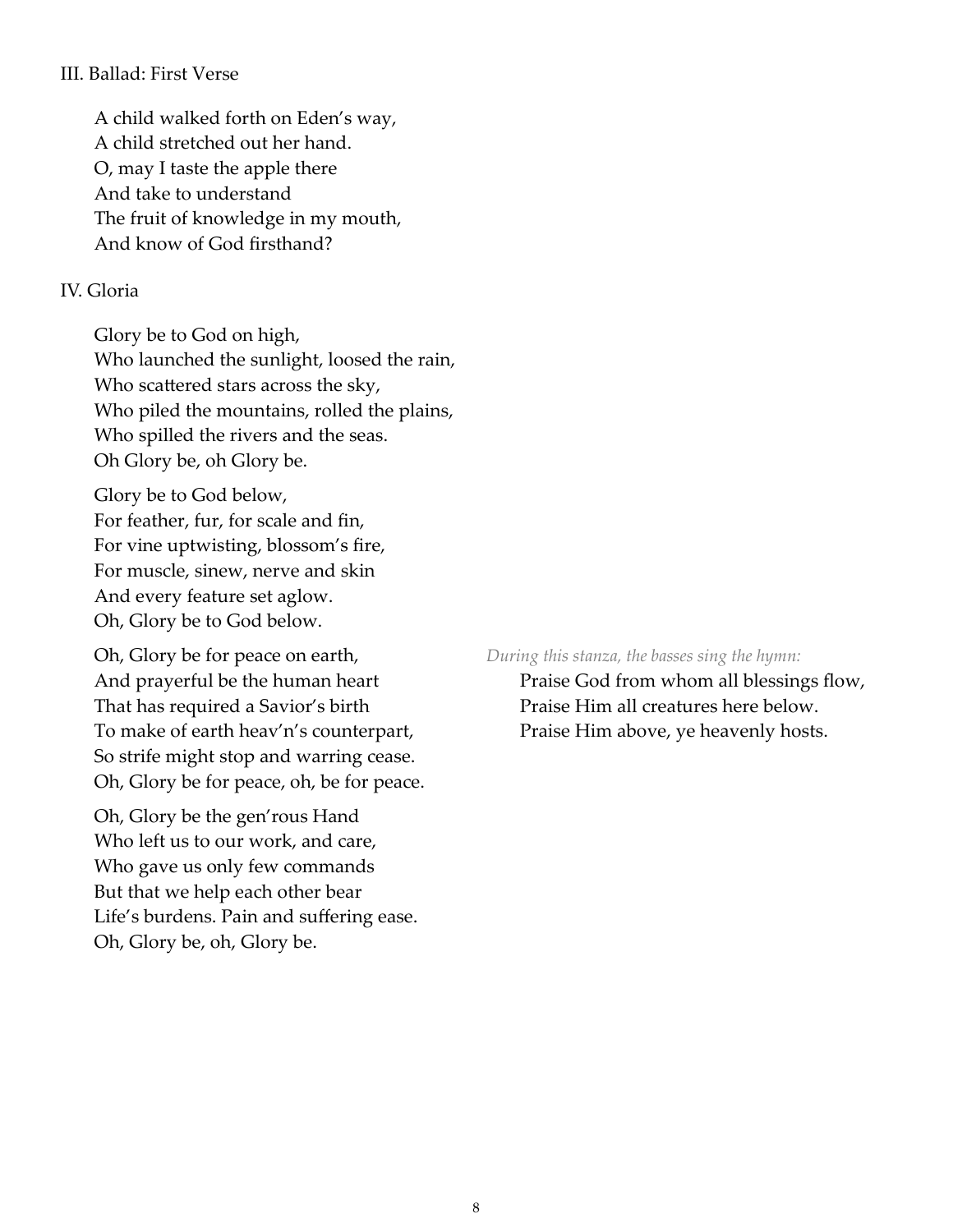#### V. Ballad: Second Verse and Refrain

And many children bore, He set aside His crown And sometimes seasons wore They say that He came down, Them down to dust and emptiness And dwelt awhile among us here. And hunger at the door. The came on down.

#### VI. Credo

Oh, I do believe a place awaits us far across the Jordan And when we reach those mossy banks we'll cast aside our oars. Row on, row on, we're crossing River Jordan, Row on, row on, and no one goes alone. Oh, I do believe a place awaits us high above the mountains And when we reach that highest peak, we'll spread our wings and soar. Climb on, climb on, we're climbing Jacob's Ladder. *In a dream, the prophet Jacob saw a ladder*  Climb on, climb on, and no one goes alone. *going up to heaven (Genesis 28:12–17).* Oh, I do believe a resting place awaits us, 'cross the Jordan. We'll toss our coats, throw off our hats and take the seat of ease. And it's not the seat of riches and it's not the seat of power, Row on, row on, we're crossing River Jordan, Row on, row on, and no one goes alone.

#### VII. Sanctus

| Sanctus, Sanctus, Sanctus,           | Holy, holy, holy,                                |
|--------------------------------------|--------------------------------------------------|
| Dominus Deus Sabaoth;                | Lord God of the heavenly armies;                 |
| pleni sunt cœli et terra gloria tua. | filled are the heaven and earth with your glory. |
| Hosanna in excelsis.                 | Praises be in the highest.                       |

Adam, he labored, Eve, she toiled, But they said God loved the world so dear And sometimes all was fruitfulness And cloaked Himself in human shape;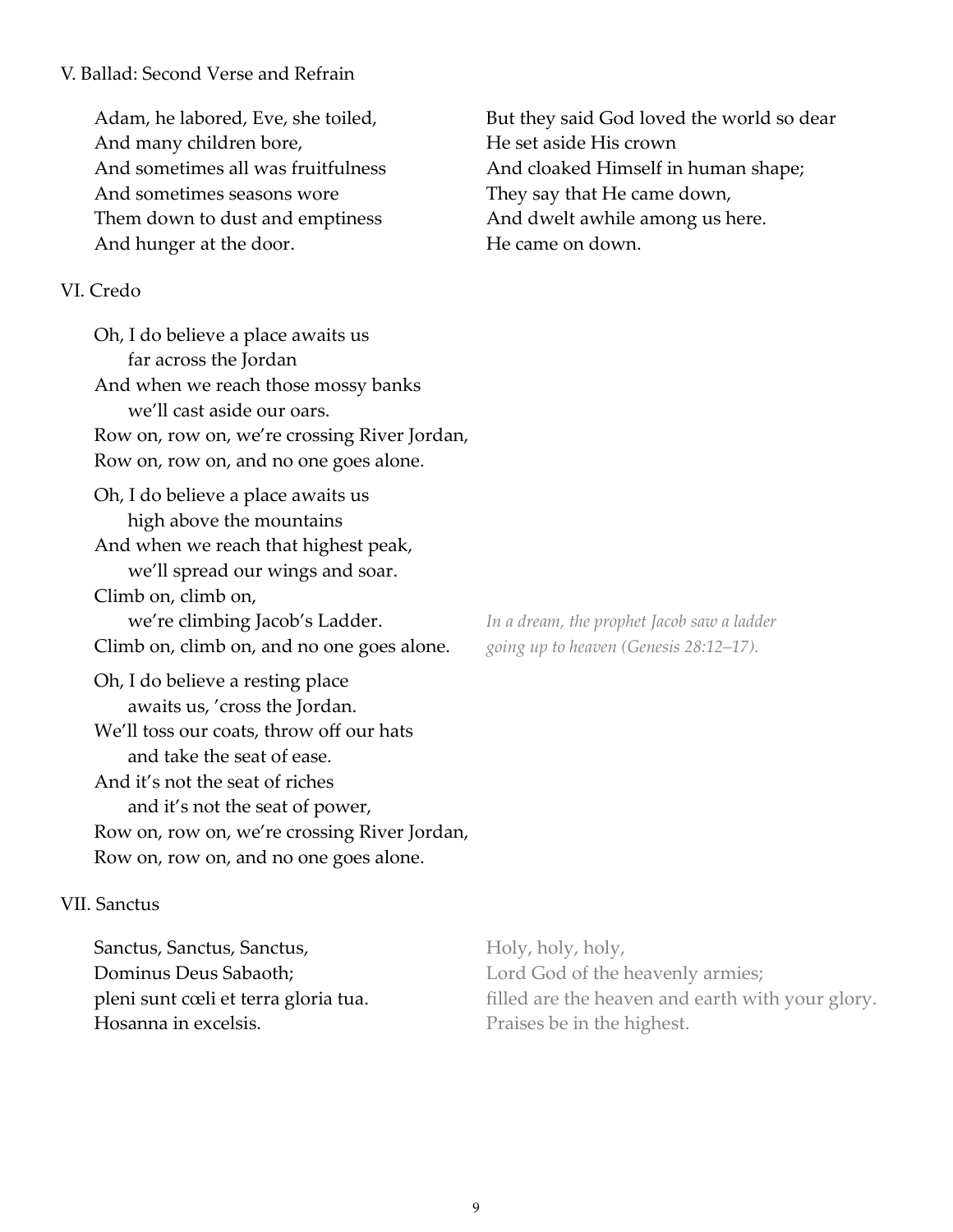## VIII. Ballad: Third and Fourth Verses and Refrain

The skies exploded, towers fell; Oh, I am here among you now The floods came rushing down Tho' I must pass unseen, And many souls were burned alive And cannot say why this must be And many souls were drowned Nor how I walk between And others set to marching, marching **Fig. 2.1 Your souls and greater dangers** Far from house and home. Than you have ever known, When we are all undone? My people, oh my own.

They say God loved the world so dear It's true, I love the world so dear He cast aside His crown I cast aside My crown And cloaked Himself in human shape; And cloak Myself in mystery They say that He came down, So I can come on down And dwelt awhile among us here.  $\qquad \qquad$  And dwell in and among you now. He came on down. I come on down.

# IX. Agnus Dei

Agnus Dei, Lamb of God, miserere nobis. have mercy on us.

Agnus Dei, Lamb of God, miserere nobis. have mercy on us.

Agnus Dei, and Lamb of God, dona nobis pacem.  $\Box$  grant us peace.

# X. Instrumental Interlude: "Art Thou Weary?"

### XI. Benediction

Blessing be upon your heads. Bless the living, bless the dead. Blessing be upon you, my people.

Blessing so that you may go Lightly through this world of woe. Blessing be upon you, my people.

Blessings, and may you embrace God in guise of human grace. Blessings now and forever.

Where are you now, our Savior dear, To laugh with you and weep with you,

qui tollis peccata mundi, who takes away the sins of the world,

qui tollis peccata mundi,  $\mu$  who takes away the sins of the world,

qui tollis peccata mundi, who takes away the sins of the world,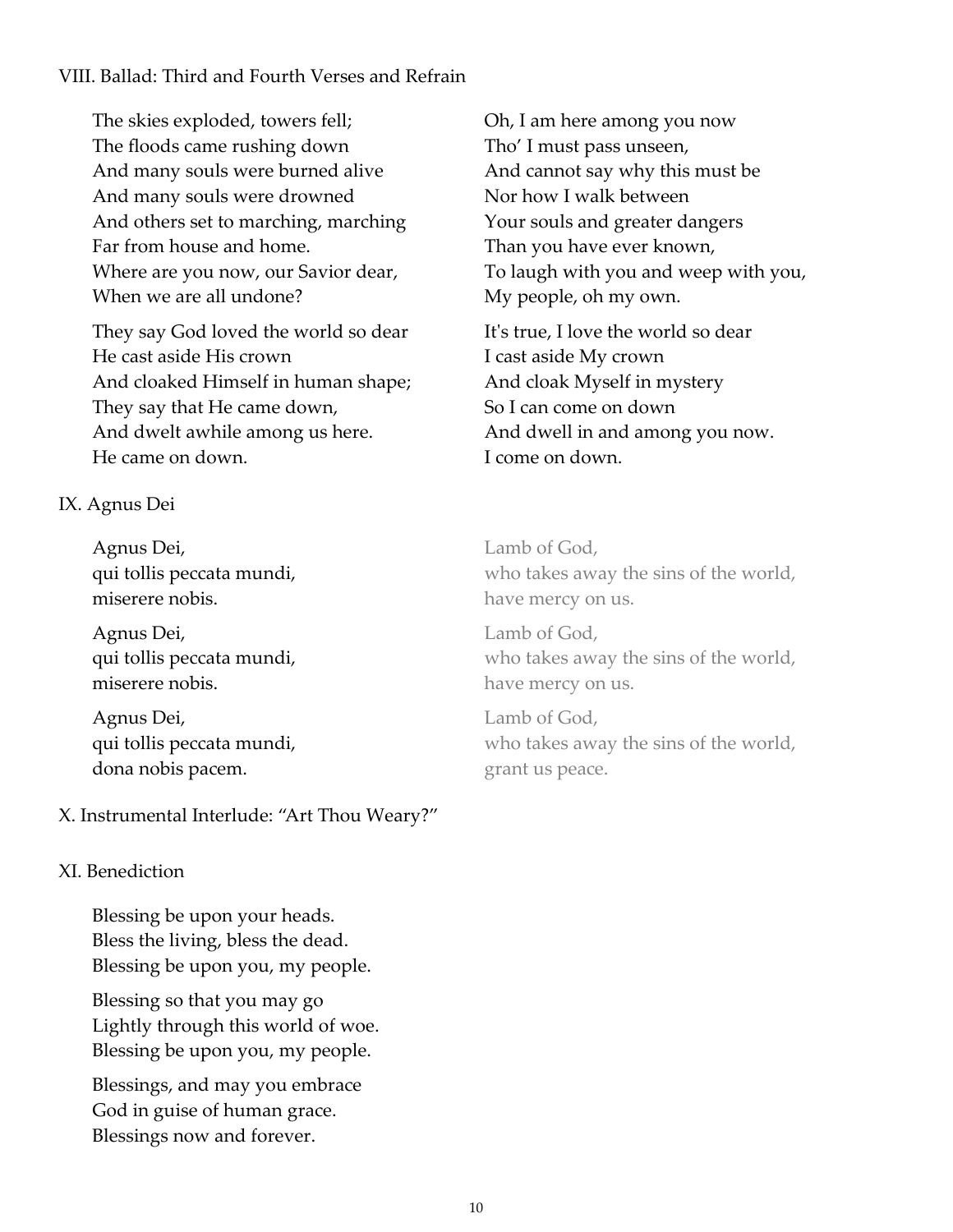#### XII. Conclusion

They say God loved the world so dear She set aside Her crown And cloaked Herself in human shape; They say that She came down, And dwelt awhile among us here. She came on down.

*— text by Marisha Chamberlain (b.1952)*

# *Supporters*

*The Cascadian Chorale thanks the following people and organizations for their generous donations during the past two years:*

| Angel (\$2500+)                  | Robin & Joy Porter        |
|----------------------------------|---------------------------|
| 4Culture                         | <b>Billie Shung</b>       |
| David & Sherri Nichols           | Pamela Silimperi          |
| The Wyatt-Stone Family           | Rachel Spence             |
| Patron (\$1000-\$2499)           | Contributor (\$100-\$249) |
| Gail Erickson                    | Amazon Smile              |
| Anita Gross                      | Google                    |
| Tara O'Brien Pride & Arrow Pride | Ann Marten                |
| Katherine Robbs                  | Sue Maybee                |
| Jim Whitehead                    | Marilyn McAdoo            |
| Associate (\$500-\$999)          | Özer Özkaraoğlu           |
| Hannah Durasoff                  | <b>Rick Thompson</b>      |
| Heather Irwin                    | Cami Woodruff             |
| Genie Middaugh                   | <b>Member (\$1-\$99)</b>  |
| Jenifer Rees                     | <b>Rick Commo</b>         |
| Donor (\$250-\$499)              | Nancy Dain-Smith          |
| Kitt Bradley                     | <b>Tish Levee</b>         |
| Carol Fielding                   | Suzanne & Frank Pease     |
| Jeremy Kings                     | Nikki Schilling           |
| The North Family                 |                           |